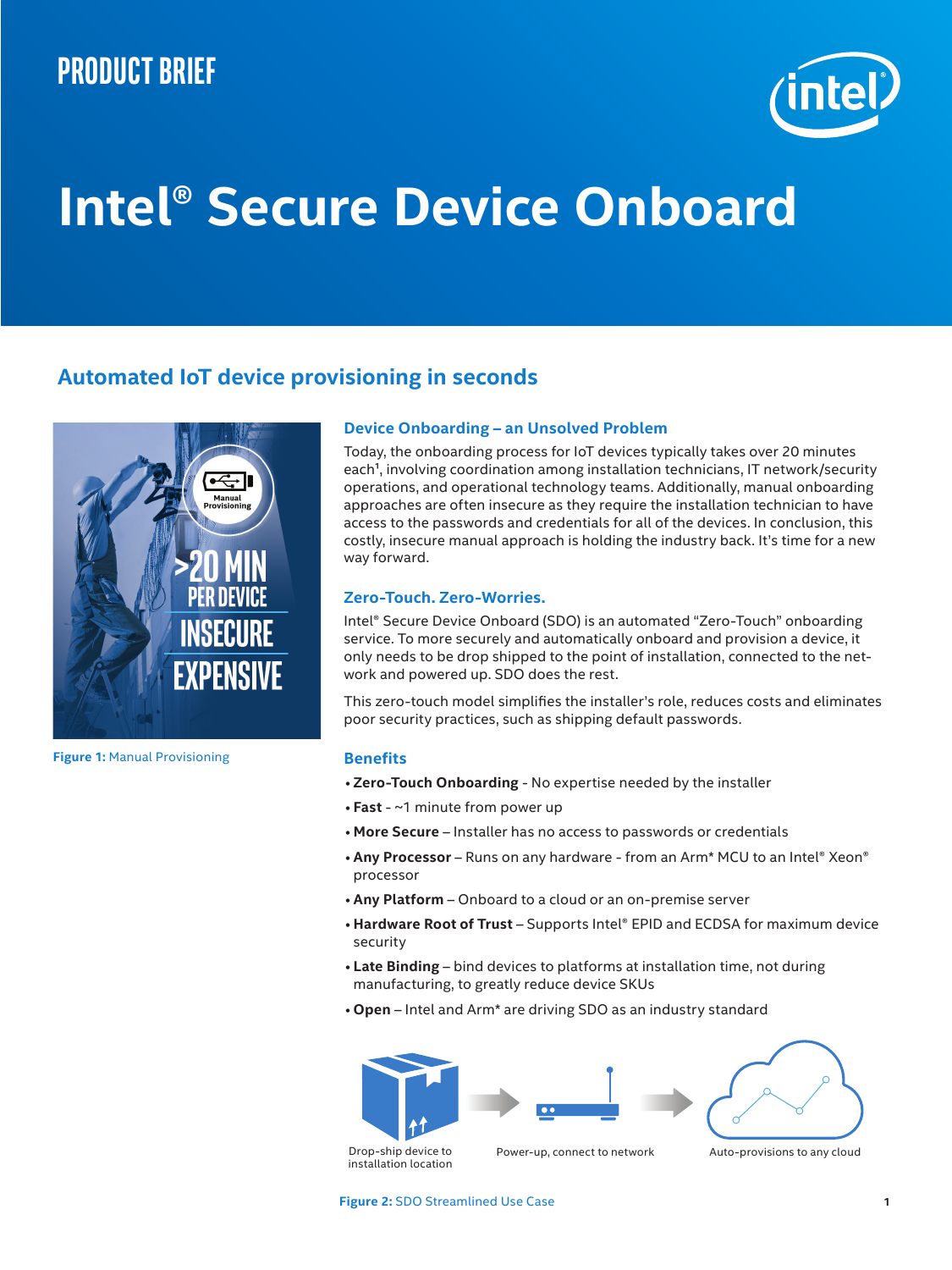#### **SDO vs. Other "Zero-Touch" Solutions**

Most current "Zero-Touch" solutions in the market today require that operational credentials of the target platform are built into the device at the point of manufacture. Additionally, they may require a discrete secure element be mounted on the device board for safe credential storage. The result of this is that a unique device SKU is needed for each customer/ cloud combination. This adds significant friction in the supply chain as devices are effectively unique for a given end customer – requiring products to be built to order or held in inventory.

**Late Binding** – SDO provides late binding of the device to its chosen platform (cloud or on premise server) i.e., the device's target platform can be selected just before the device is on boarded. This means that original device manufacturers (ODMs) can build identical IoT devices in high volume that can then be targeted to a specific platform at the point of installation rather than at device manufacture. The impact of late binding is significant as it allows ODMs to build-toplan rather than build-to-order, reducing inventories, supply cycle times and costs. Additionally ODMs can use the same manufacturing process for all platforms (cloud or on premise) rather than needing to set up a unique manufacturing tools for each one.

**Arm and Intel Support** – Intel and Arm see the onboarding challenge in the same way. Both companies believe the onboarding challenge must be solved at the industry level for the benefit of all. Given this, Intel, Arm and other industry players are working together to make SDO into an industry standard, broadly available to all. Plans are underway, and an industry standards body is expected to announce plans to adopt and evolve SDO later in 2019.

**Open** – To benefit the whole IoT industry, Intel plans to open source SDO later in 2019. This will allow the ecosystem to readily adopt SDO, knowing that it will not be controlled by a single company. Lastly, the SDO protocol specification is available today to interested customers and the IoT ecosystem.

**Security via Direct Trust Model** – SDO establishes a direct trusted connection using two-way mutual authentication between the device and the IOT platform (cloud or on premise server) at initial boot. Unlike other approaches, SDO doesn't rely on a vulnerable, single-point-of-failure, 3rdparty, centralized registry. Intel SDO also protects against attacks in the supply chain that may intercept the device in transit, attempting to take over the device trust by being the first to use the device before it gets to the final point of installation. Finally, SDO eliminates the insider threat that arises from revealing keys to the Installer. SDO enables loading of a generic (onboarding only) credential in the processor's trusted execution environment or secure element that works for onboarding all SKUs. At provisioning time, the customer's operational credential can be downloaded. In summary, with SDO, there is no potential for insider leaks of keys, device ownership can't be intercepted in the supply chain, and there is no list of all the devices mapped to each platform that could be potentially stolen or compromised.



**Figure 3:** SDO "Late Binding" Simplifies Supply Chains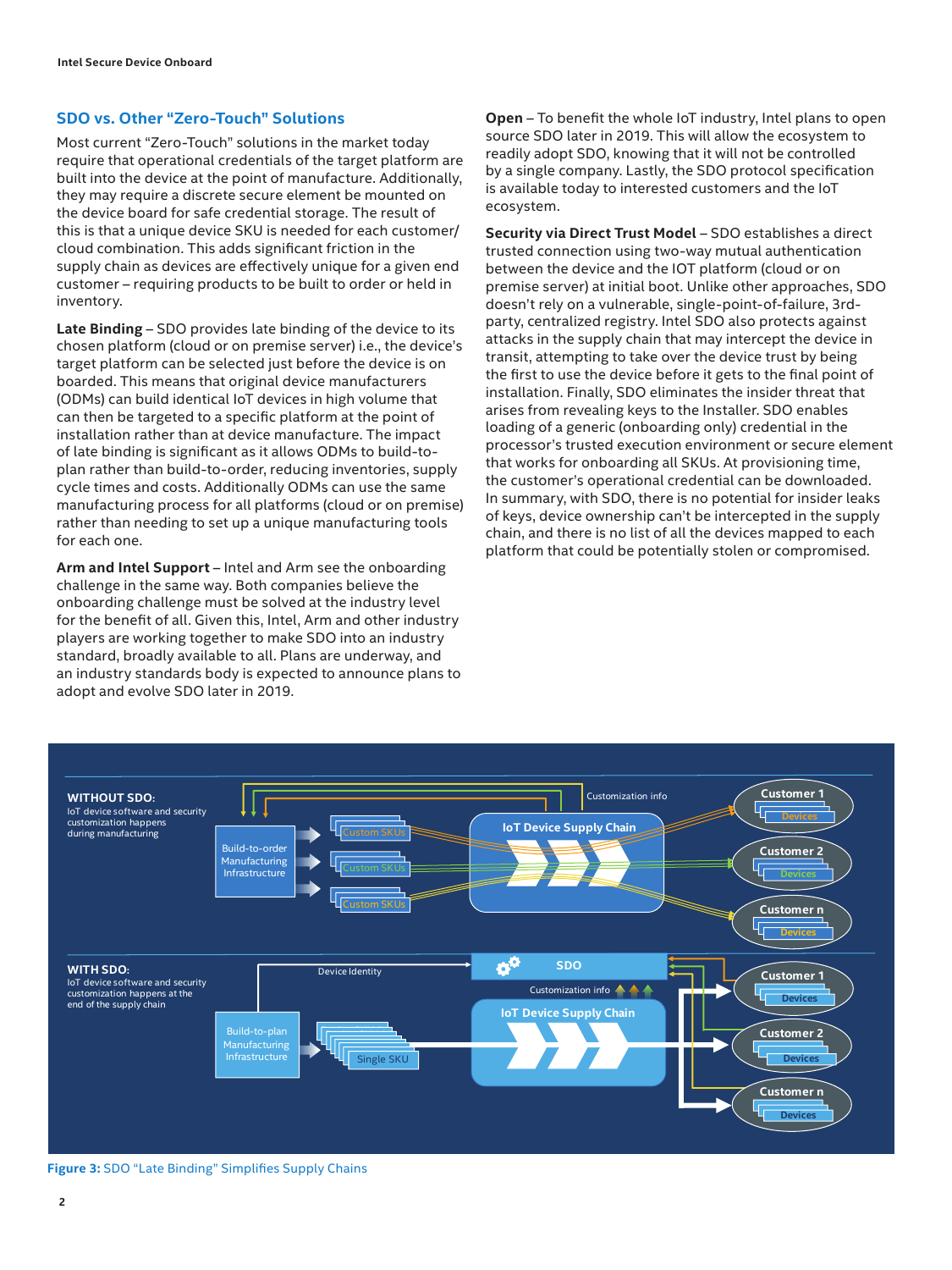#### **How SDO Works**

To understand how SDO works, we can consider what happens in three phases;

#### **At Device Manufacture**

- The processor (Intel or Arm) contains a unique hardware root of trust key (either ECDSA or Intel® EPID)
- The ODM uses the SDO Manufacturing Toolkit to insert generic credentials into the device.
- The ODM installs the SDO Client software on the device.
- The SDO Manufacturing Toolkit creates a digital Ownership Voucher that is sent to the new device owner i.e. VAR, SI or end customer.

#### **Before Installation**

- **Step 1:** The Ownership Voucher is passed to target IoT **1 Figure 4:** SDO Processing platform, e.g. Arm Pelion\*.
- **Step 2:** The new device is registered in the SDO Rendezvous Service together with the URL for the target IoT platform. **2**

#### **At Installation**

- **Step 3:** Device powers on and contacts the SDO Rendezvous Service which authenticates the device and then points it to its target platform using the URL from Step 2. **3**
- **Step 4:** The platform and device mutually identify each other using the root of trust and Ownership Voucher. An authenticated tunnel is established between the device and platform. **4**
- **Step 5:** The provisioning payload for the target platform is transferred to the device. This can be credentials such as passwords or can be a complete platform agent. **5**

Now the platform takes control of the device and SDO shuts down. SDO remains dormant for the remainder of the life of the device unless a specific decision is made, e.g. to re-sell the device and onboard it to a new platform.



#### **The Ownership Voucher & How it Fits into the Supply Chain**

A unique part of the SDO solution is the Ownership Voucher. The Ownership Voucher is how the platform proves to the device that it is its rightful owner. The Ownership Voucher is created originally by the ODM. It then passes through the supply chain until it arrives at the end user who registers it with their desired target platform (cloud or on premise).

Each party in the supply chain uses the SDO Reseller Toolkit to countersign the voucher to create an auditable traceability log embedded in the voucher. Furthermore, it maintains integrity of the signatures and does so without having to power on the device.



**Figure 5:** Ownership Voucher Flow and SDO Solution Components (See Table 1)